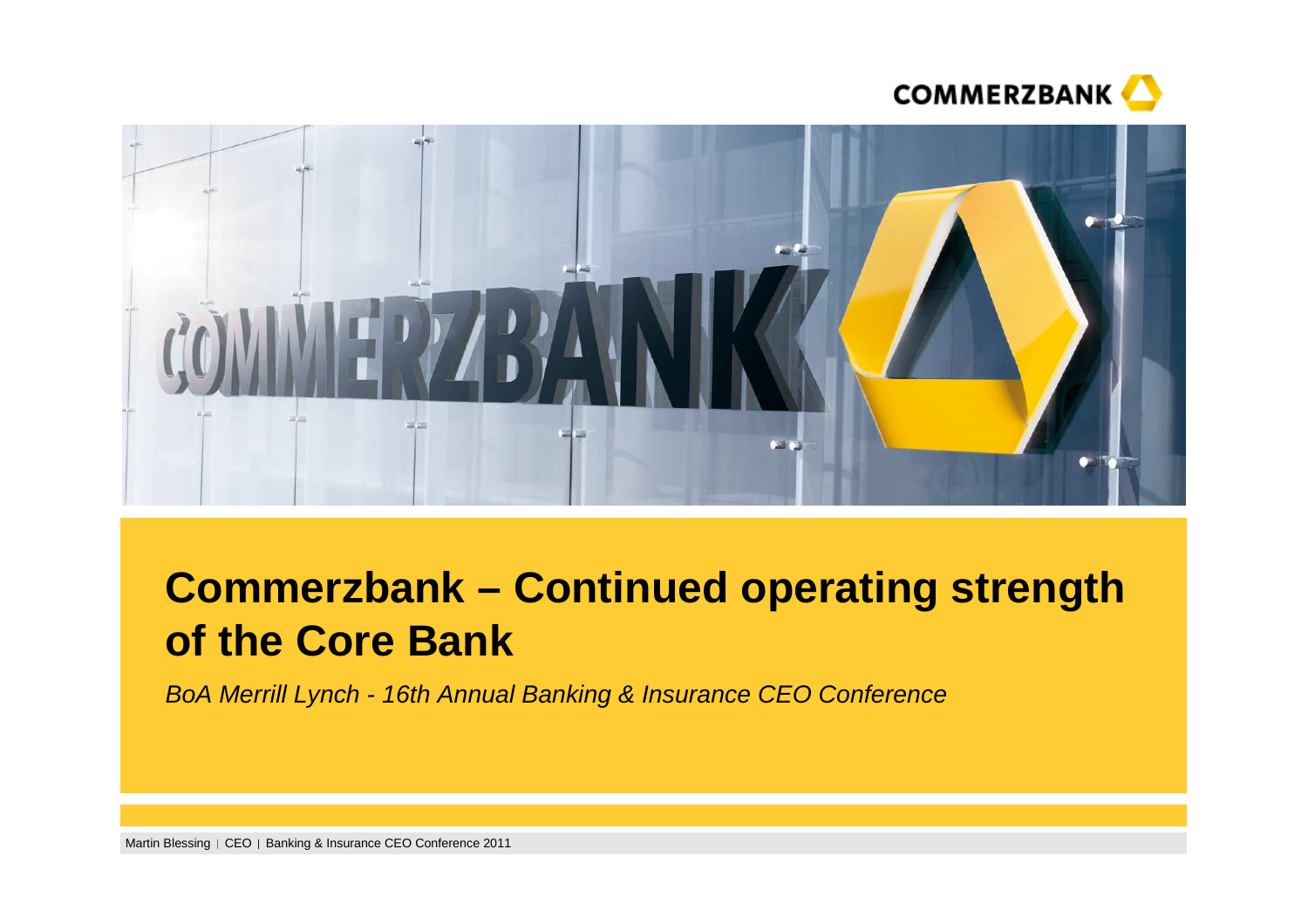

# **Continued operating strength of the Core Bank with operating profit of €913m in Q2**

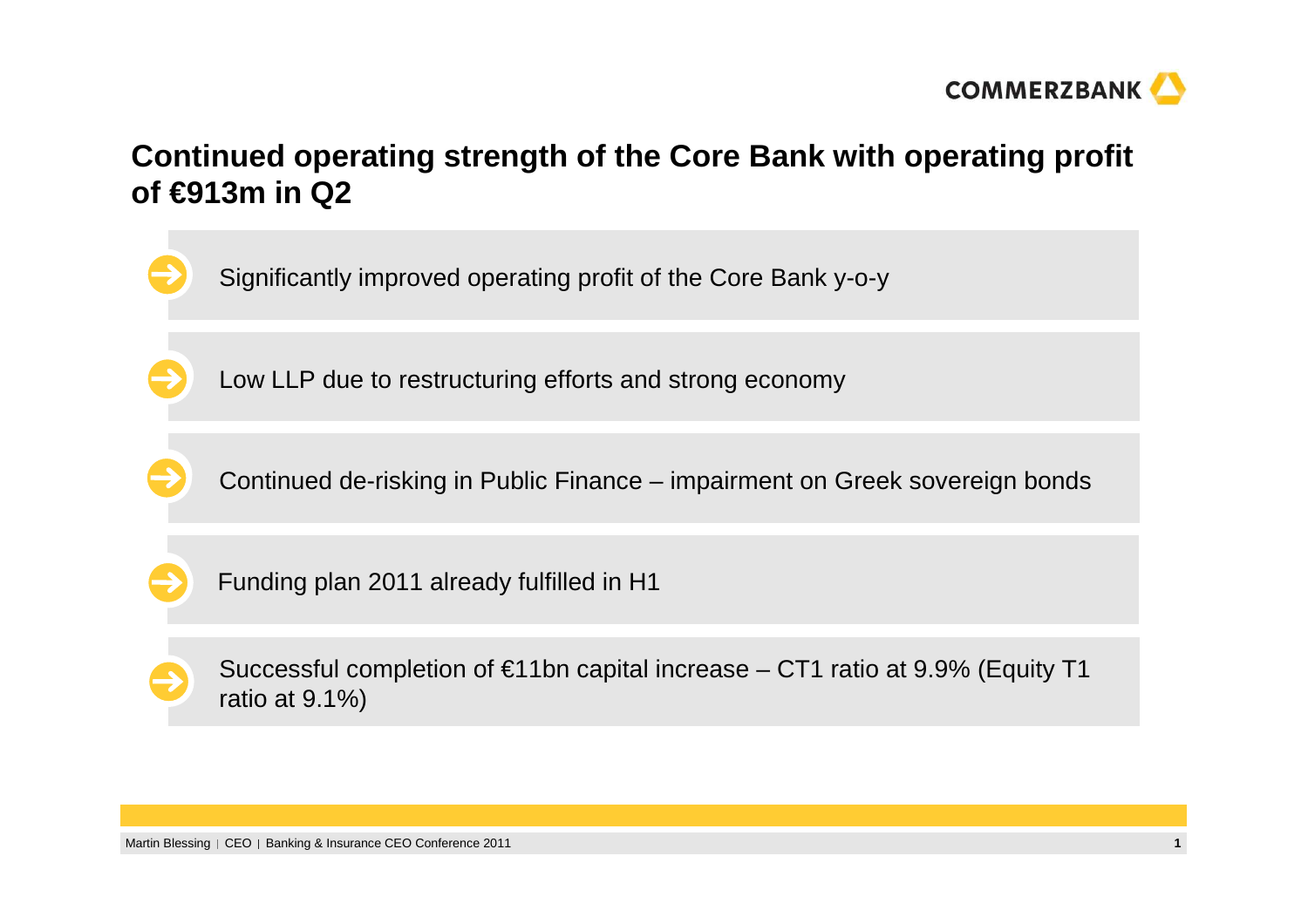

# **Significantly improved operating profit of the Core Bank compared to last year**

|                     |         | <b>Group</b> |         |         |         | <b>Core Bank**</b> |         |         |  |  |
|---------------------|---------|--------------|---------|---------|---------|--------------------|---------|---------|--|--|
| in $\epsilon$ m     | Q2 2010 | Q1 2011      | Q2 2011 | H1 2011 | Q2 2010 | Q2 2011            | H1 2010 | H1 2011 |  |  |
| Revenues before LLP | 3,110   | 3,616        | 2,363   | 5,979   | 2,708   | 2,831              | 5,732   | 6,106   |  |  |
| <b>LLP</b>          | $-639$  | $-318$       | $-278$  | $-596$  | $-257$  | $-48$              | $-554$  | $-126$  |  |  |
| Operating expenses  | 2,228   | 2,154        | 2,030   | 4,184   | 2,054   | 1,870              | 4,086   | 3,848   |  |  |
| Operating profit    | 243     | 1,144        | 55      | 1,199   | 397     | 913                | 1,092   | 2,132   |  |  |
| Net profit*         | 352     | 985          | 24      | 1,009   |         |                    |         |         |  |  |
|                     |         |              |         |         |         |                    |         |         |  |  |

- Q2 revenues before LLP in the Core Bank increased by 5% y-o-y
- Ongoing low LLP in the Core Bank, slightly reduced provisioning need in ABF
- Overall cost base decreased by 6% q-o-q and 9% y-o-y due to realisation of cost synergies
- Operating profit in Q2 affected by €760m impairment on Greek sovereign bonds

<sup>\*</sup> Consolidated result attributable to Commerzbank shareholders \*\* incl. Others & Consolidations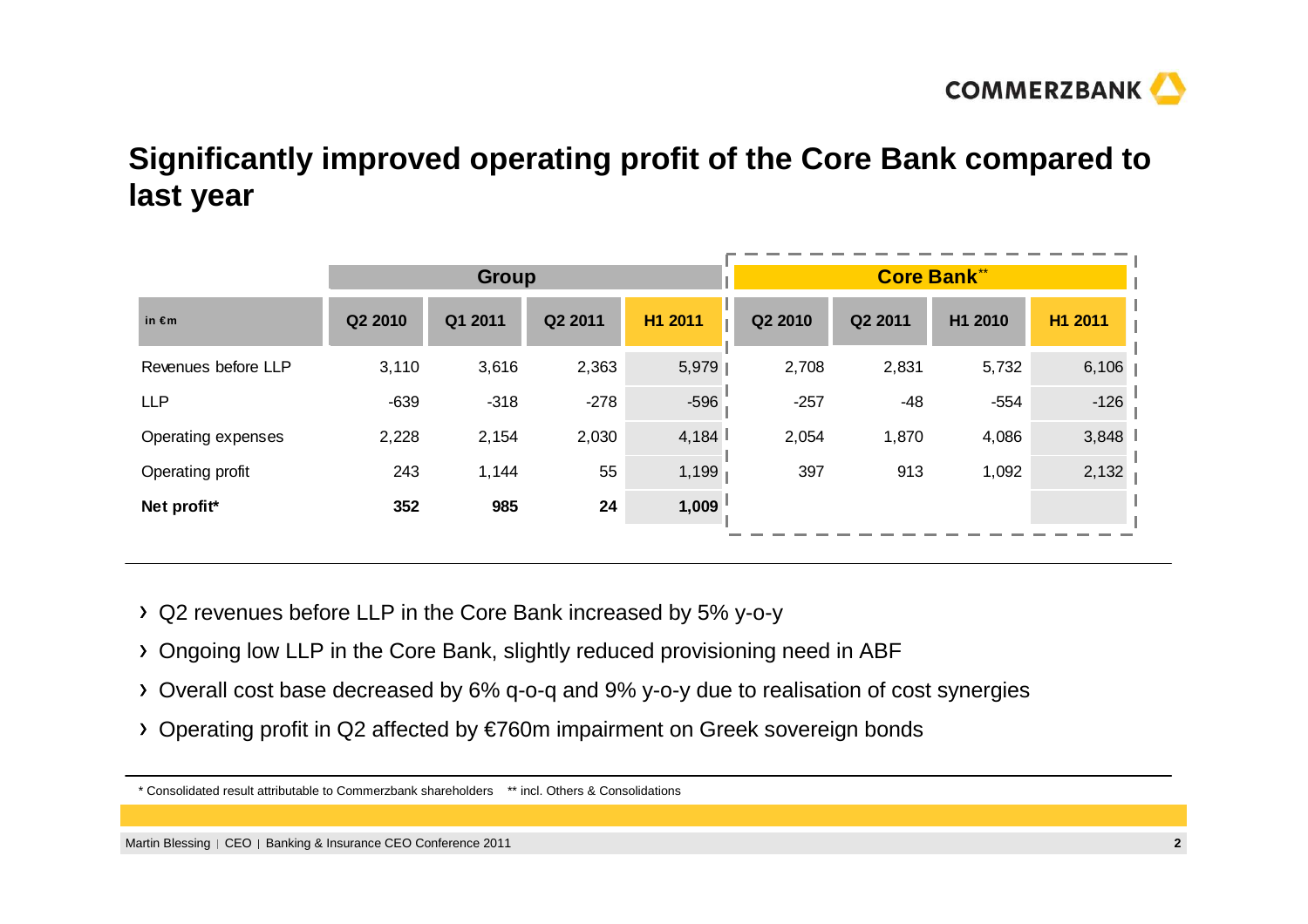

# **Q2 revenues before LLP in the Core Bank increased by 5% y-o-y**

**Revenues before LLP**in  $\epsilon$  m



\* incl. Others & Consolidations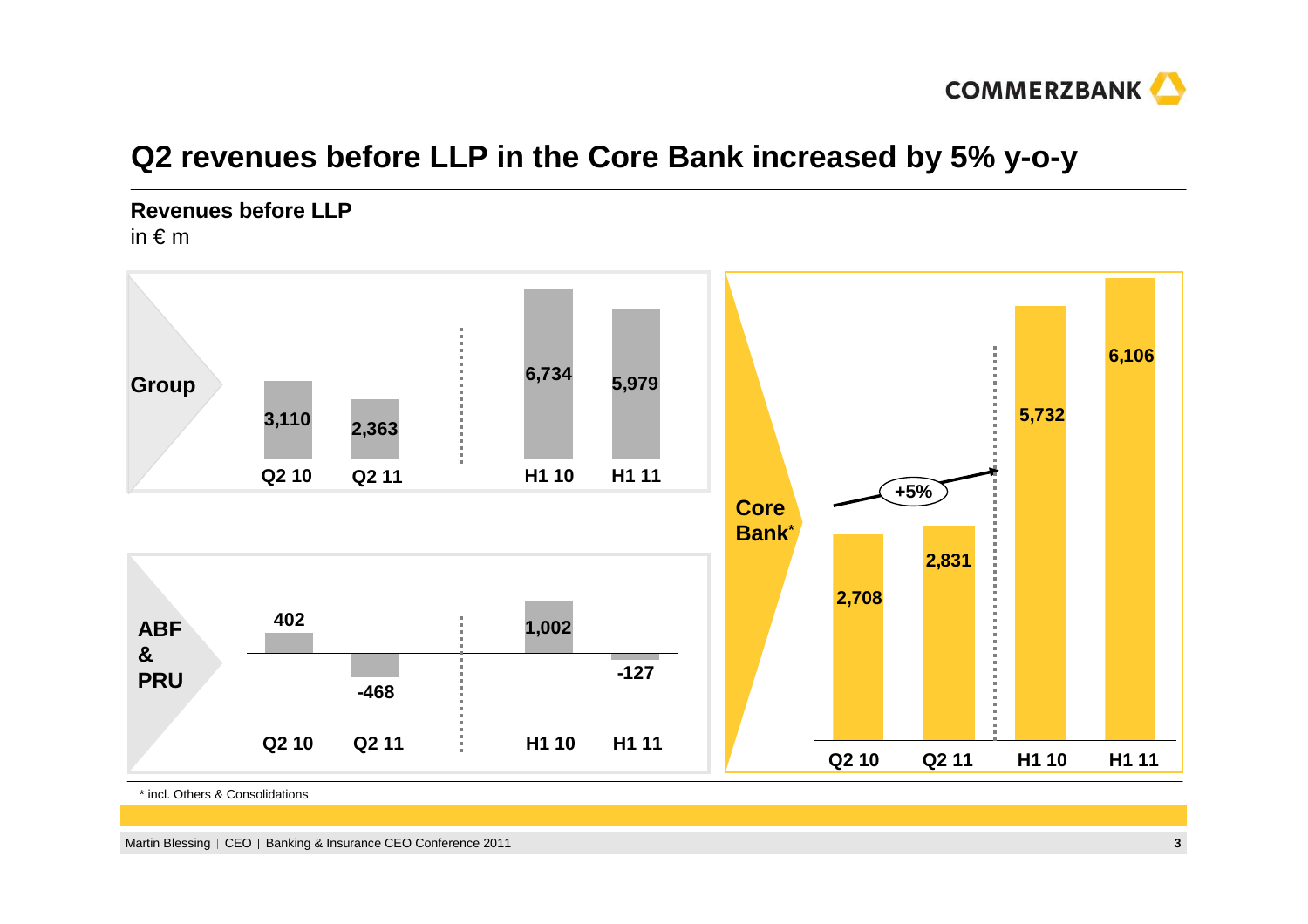

# **All segments of the Core Bank with significantly improved result**

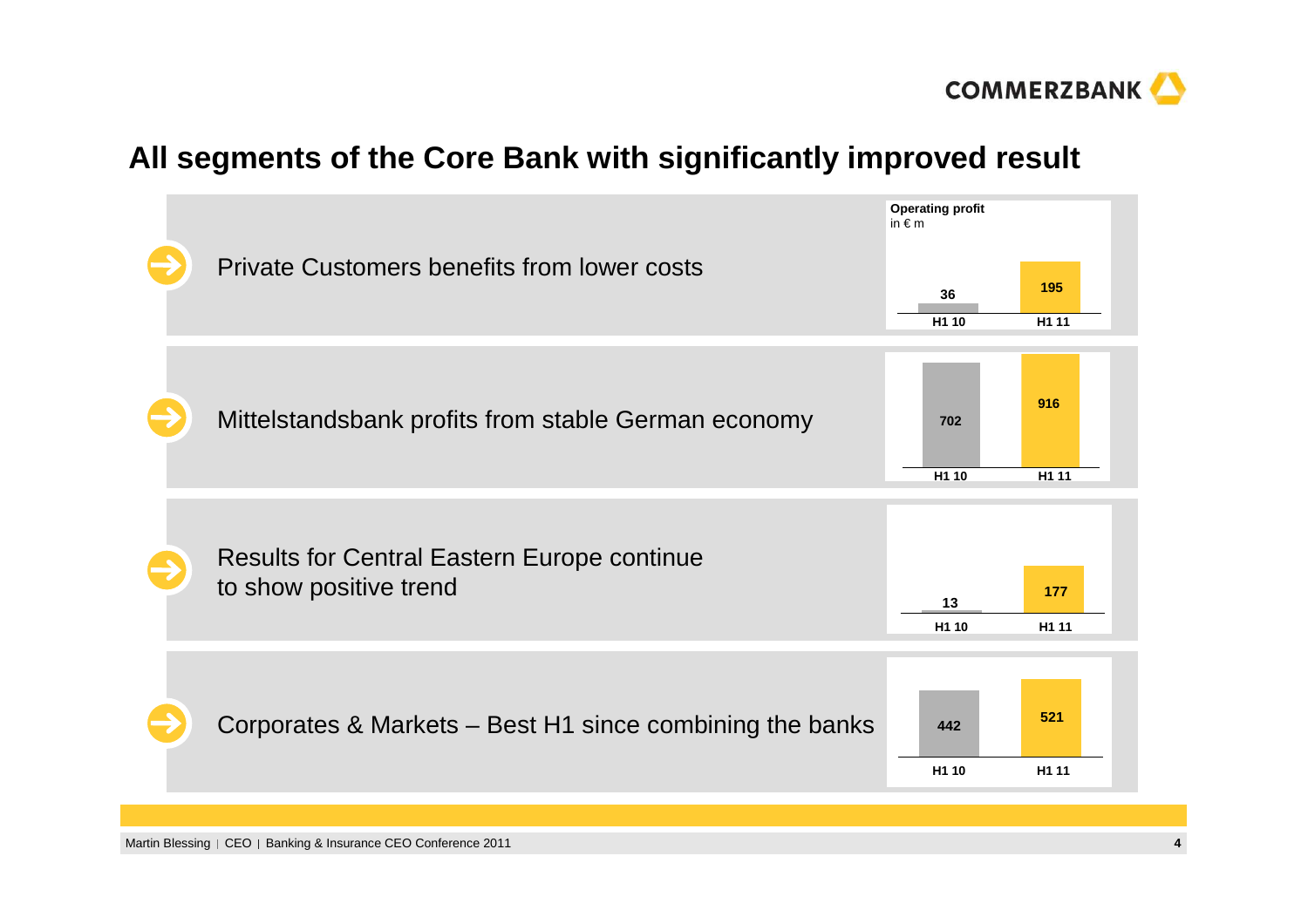

# **ABF & PRU**

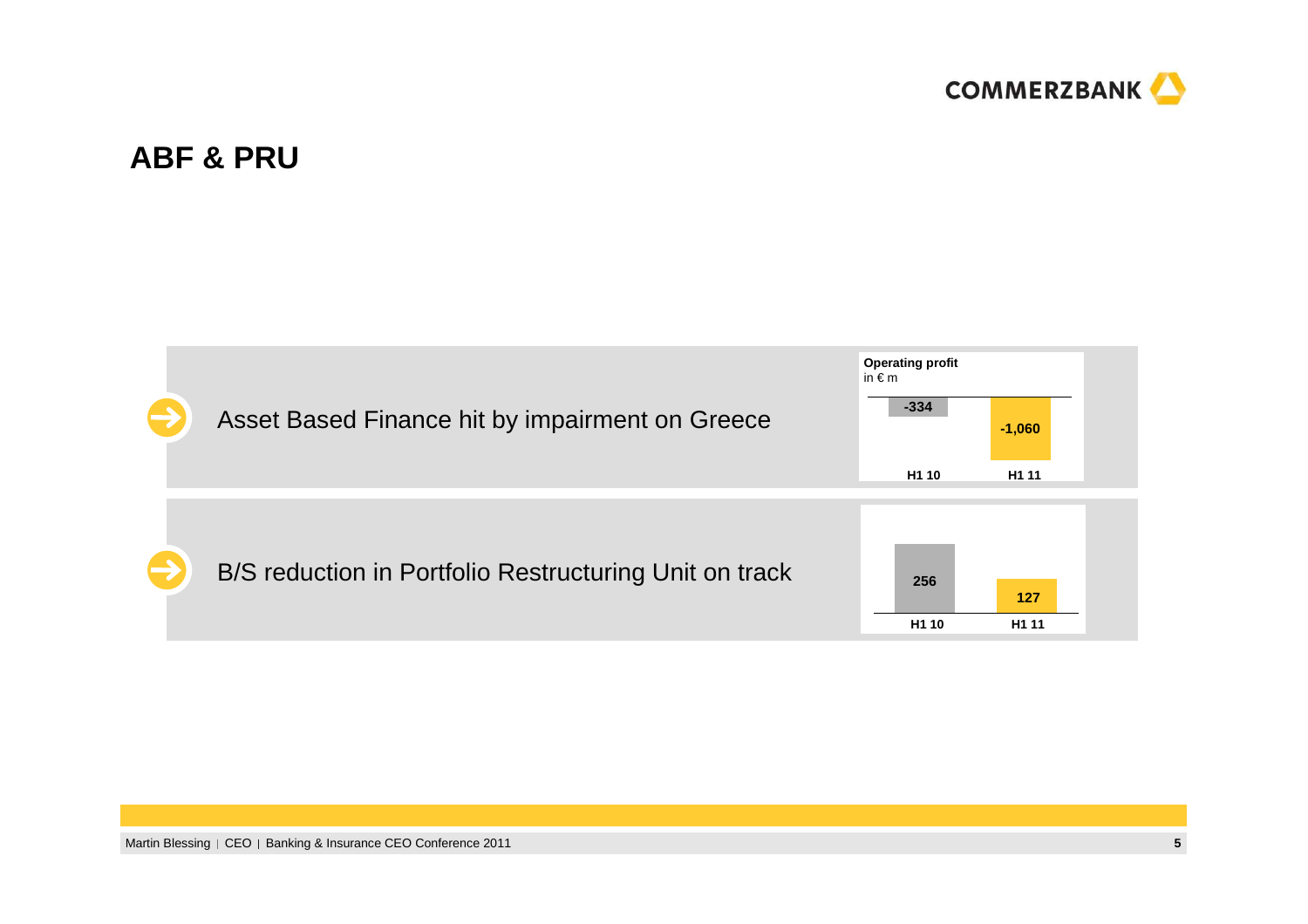

# **Portfolio reduction in Asset Based Finance**



**PF portfolio development (EaD in € bn)<sup>1,3</sup>** 

|  |  | CRE portfolio development (EaD in $\in$ bn) $^{2,3}$ |
|--|--|------------------------------------------------------|
|--|--|------------------------------------------------------|



|                                             | <b>Jun 2010</b> | <b>Jun 2011</b> |
|---------------------------------------------|-----------------|-----------------|
| <b>RWA</b> (in $\in$ bn)                    | 90              | 71              |
| <b>LLP</b> (YtD, in $\in$ m)                | 679             | 474             |
| $-$ thereof $CRE$<br>- thereof Ship Finance | 549<br>91       | 401<br>57       |
| <b>LLP ratio</b> (% of EaD <sup>*</sup> )   | 0.56            | 0.48            |
| $-$ thereof $CRE$<br>- thereof Ship Finance | 1.22<br>0.89    | 1.09<br>0.53    |
| <b>Default portfolio</b> (in $\in$ bn)      | 9.8             | 10.7            |
| Coverage ratio** (%)                        | 102             | 101             |

\* including default portfolio \*\* including GLLP

1) incl. PF portfolios of EH and EEPK; incl. non impaired parts of Greek bonds in LaR and AfS 2) incl. EH portfolio, AM Leasing and further assets at Commerzbank 3) excl. default portfolio

Martin Blessing | CEO | Banking & Insurance CEO Conference 2011 **<sup>6</sup>**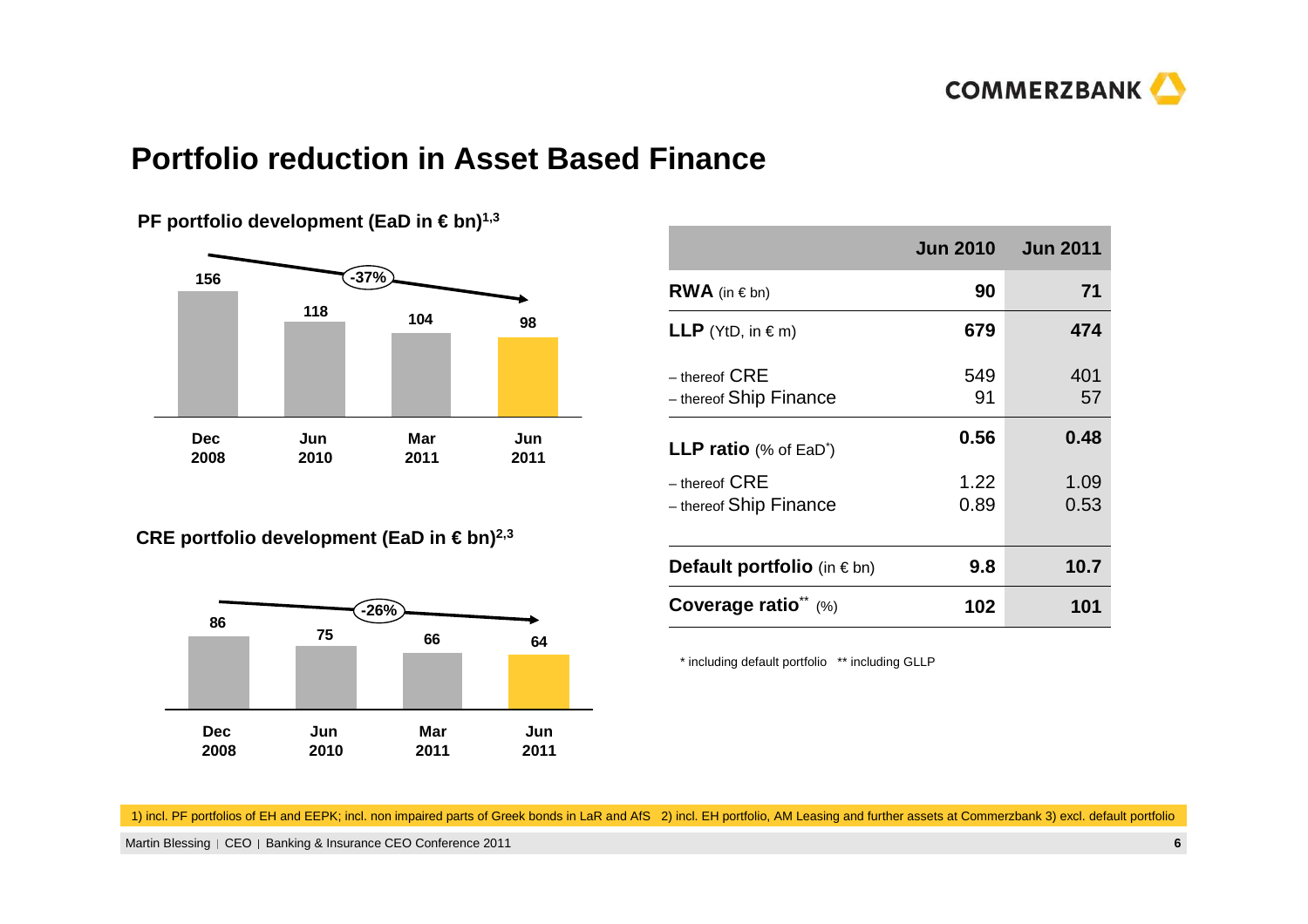

# **Funding volume 2011 above full year plan as issuance continues**



- Funding activities continue in H2
- Constant flow of private placements in July and August
- €1bn mortgage Pfandbrief Jumbo issued by Eurohypo right after summer break

### \* As of 31 August 2011

Martin Blessing | CEO | Banking & Insurance CEO Conference 2011 **<sup>7</sup>**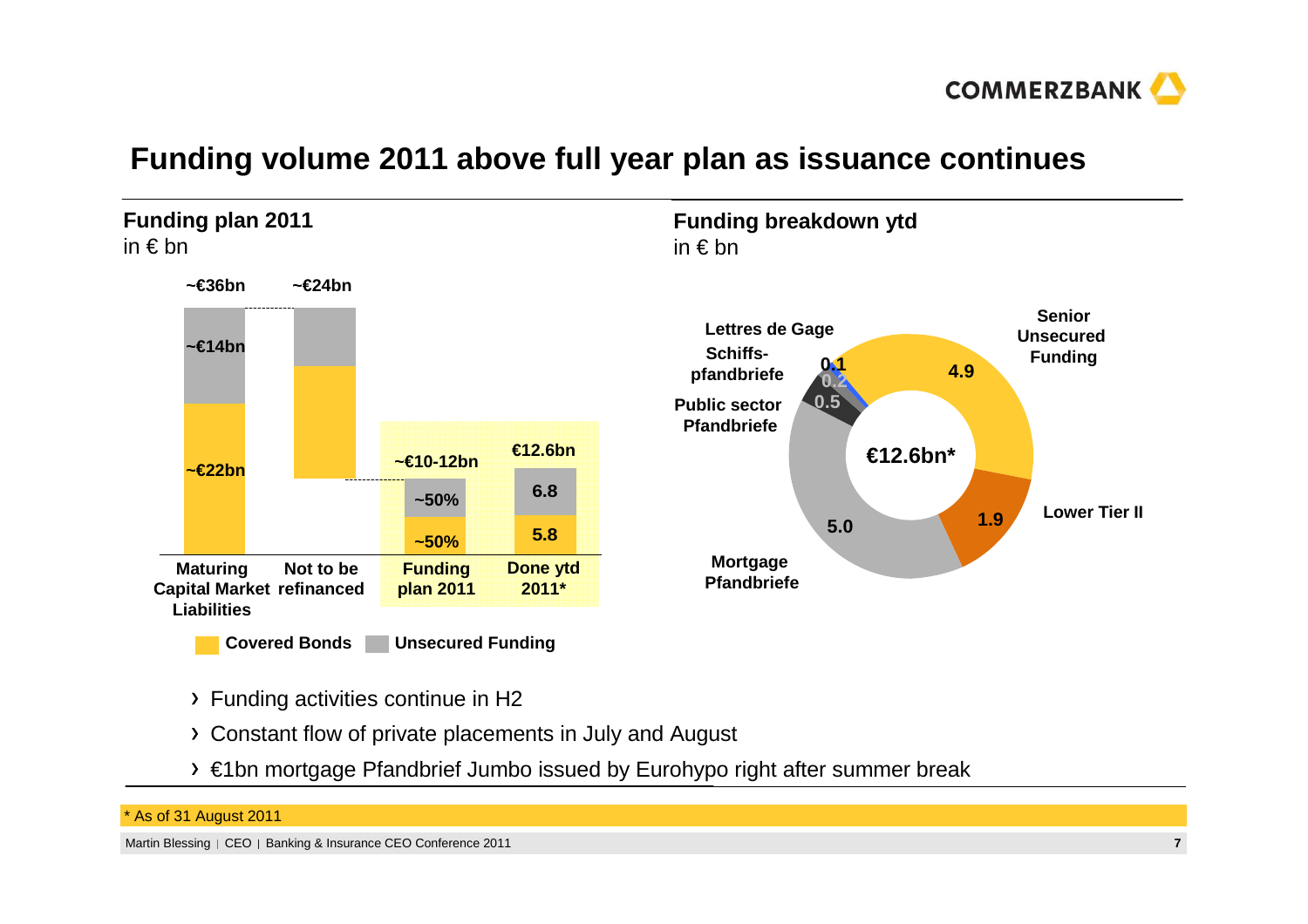

# **Further decrease in Total Assets and RWA**

## **Total Assets**

in € bn

Decrease since end of December mainly due to m-t-m effects in derivatives and ABF run-down

# **RWA**

in € bn

- Ongoing active management in reducing RWA
- › RWA decrease by €9bn q-o-q to €239bn



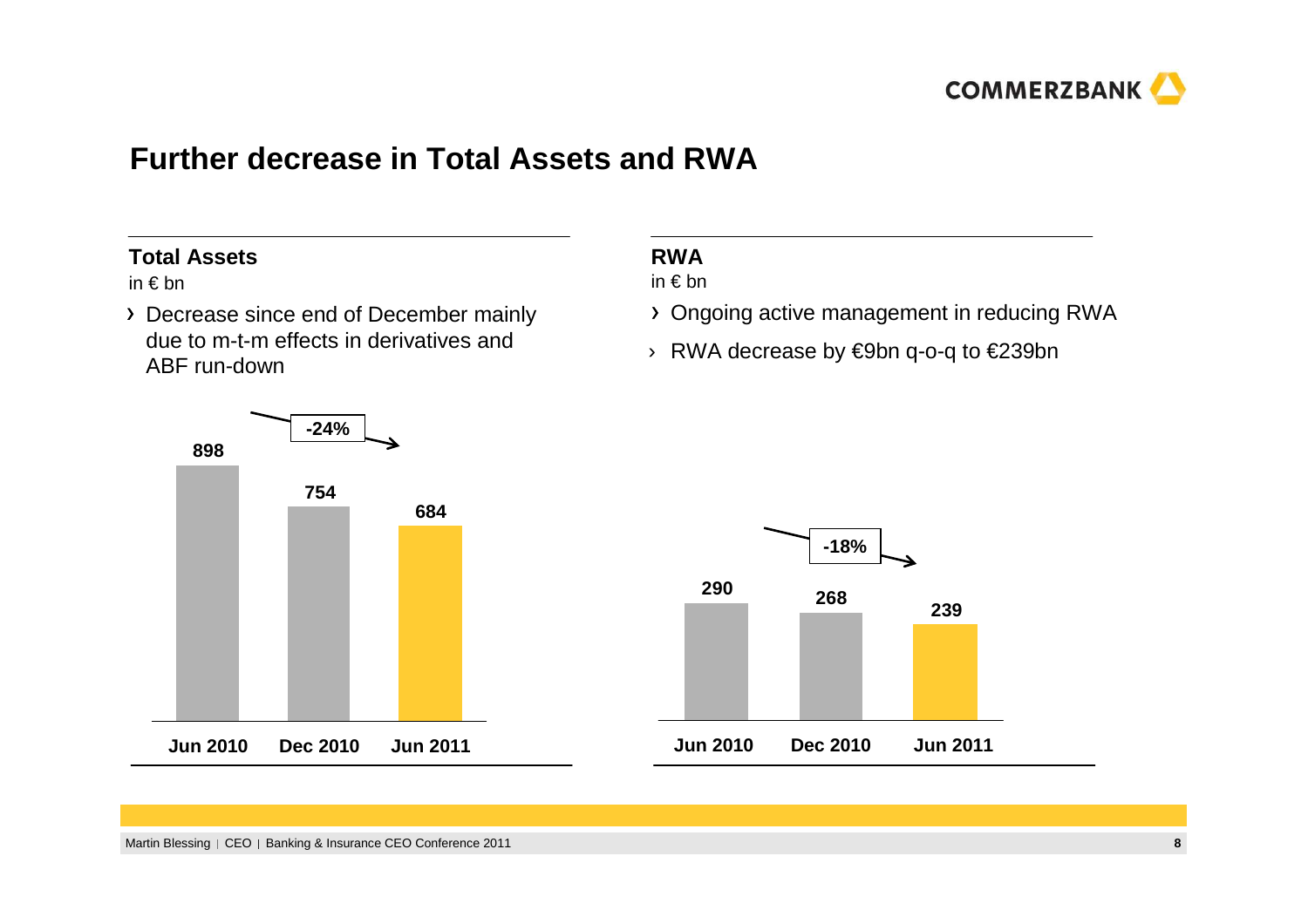

# **Sound Core Tier 1 ratio at 9.9%**

### **Tier 1 / Core Tier 1 ratio**



- › SoFFin Silent Participation of €3.3bn repaid out of excess capital
	- › One-off payment to SoFFin of €1.03bn booked against equity
	- › Equity Tier 1 ratio at 9.1%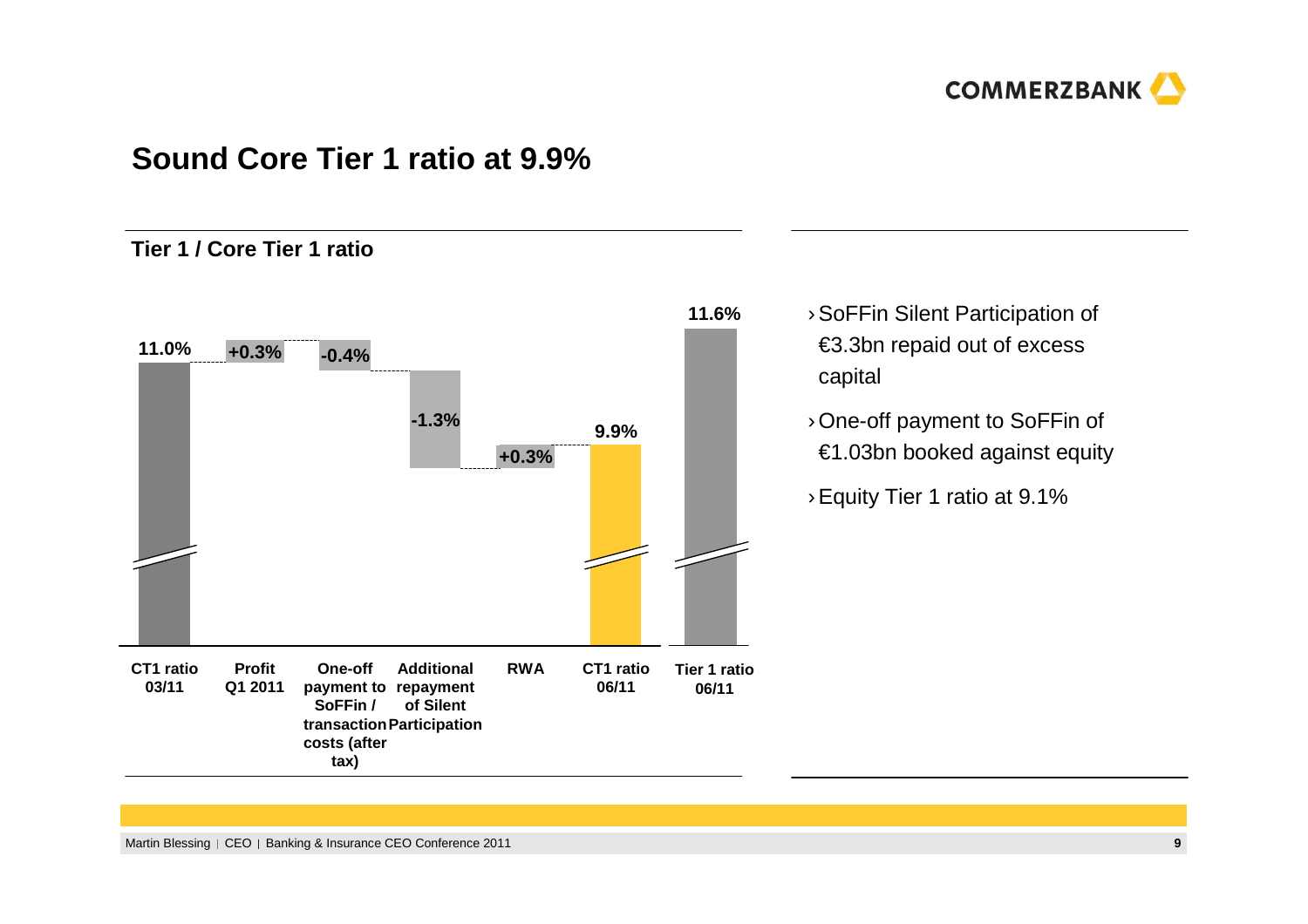

# **Outlook**

| High market uncertainty following the sovereign debt crisis will provide further<br>challenges |
|------------------------------------------------------------------------------------------------|
| Performance of ABF dependent on further development of the European debt<br>crisis             |
| Momentum of Core Bank intact and well balanced business mix                                    |
| Strong focus on realizing cost synergies, reduction of non-core assets and de-<br>risiking     |
| Commerzbank is committed to deliver on Roadmap 2012 targets*                                   |
|                                                                                                |

\* Under stable market conditions which are currently only given to a limited extent and pre-regulatory effects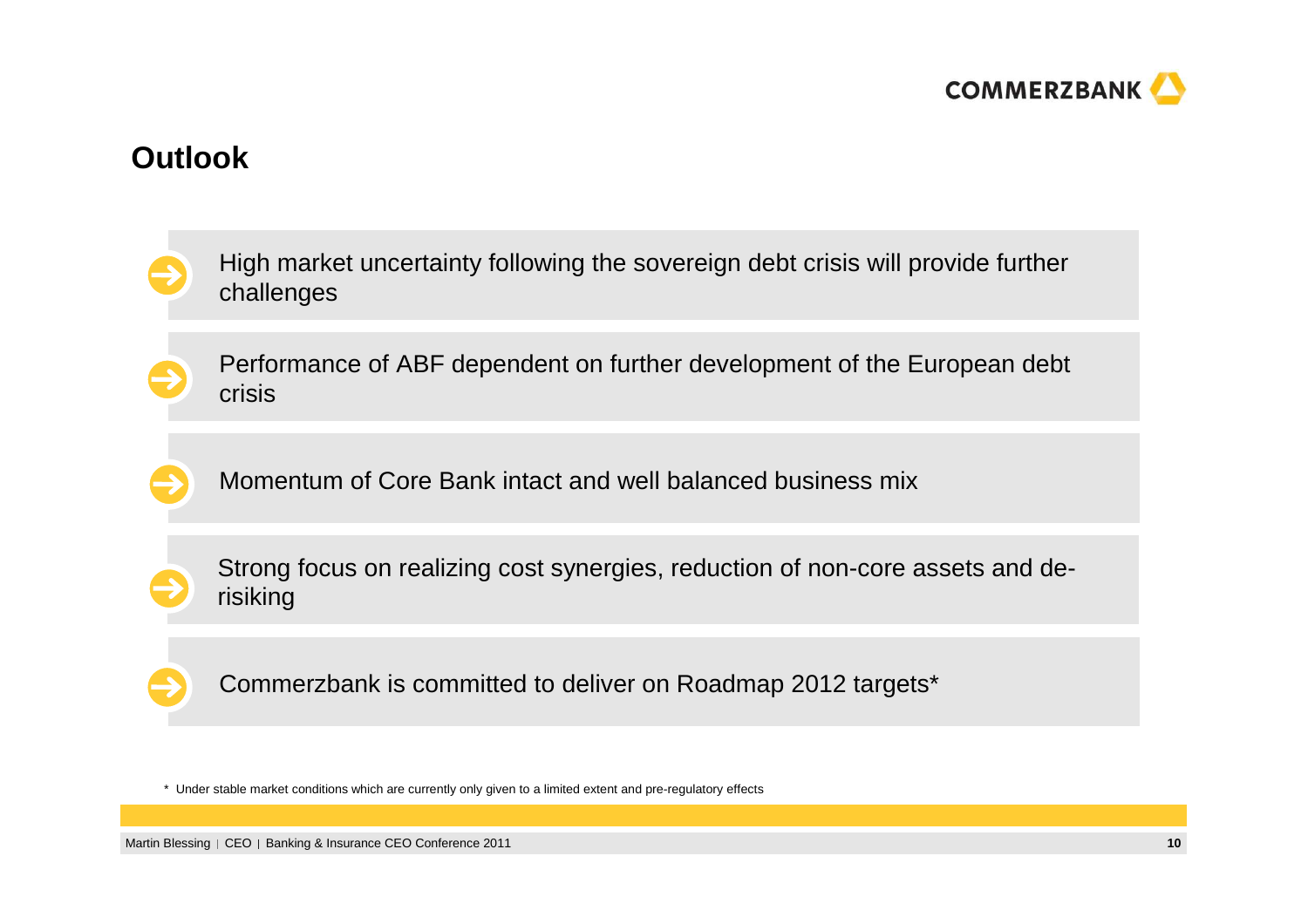

# **Appendix**

Martin Blessing | CEO | Banking & Insurance CEO Conference 2011 **<sup>11</sup>**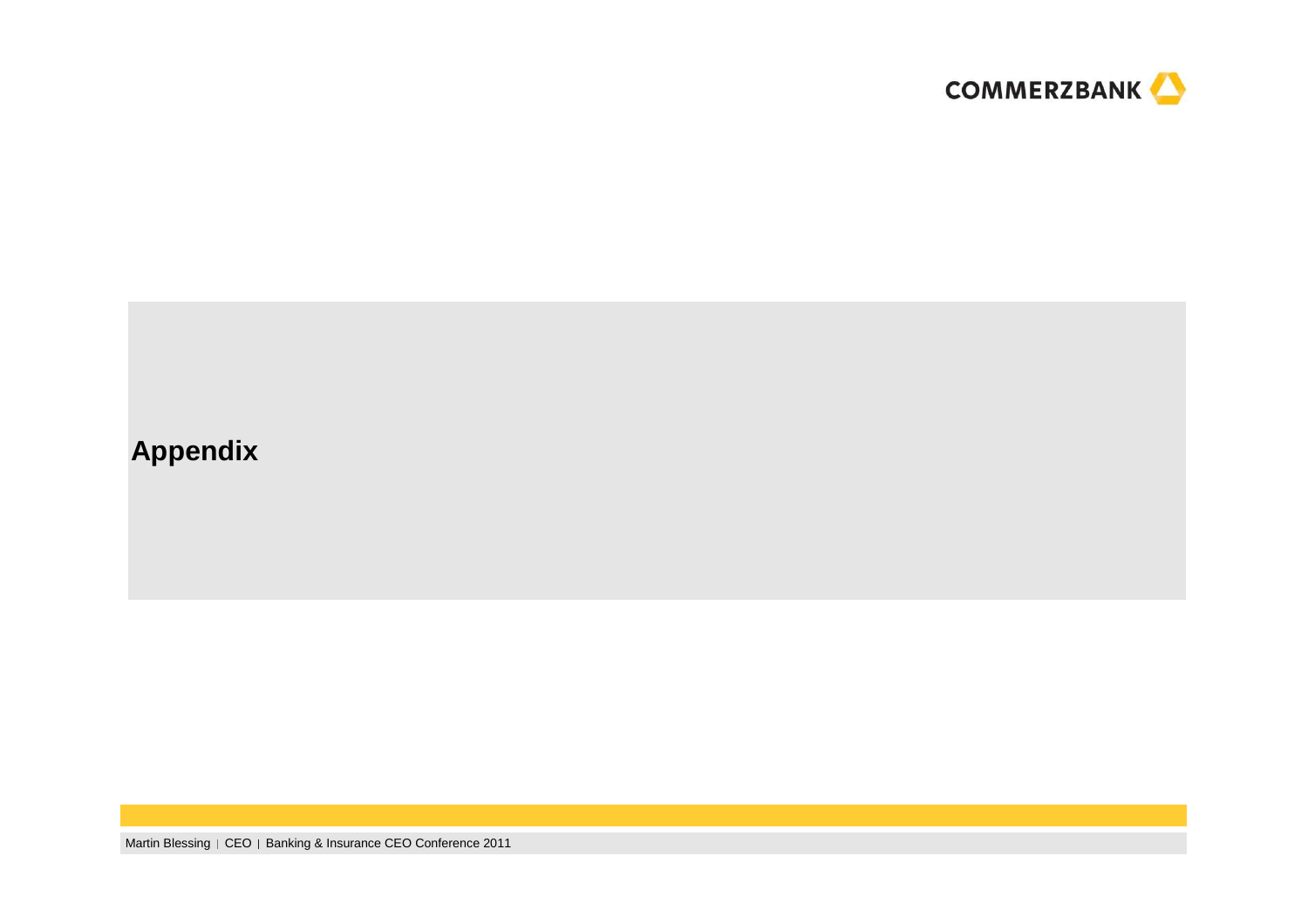

# **Germany will still perform better than the Eurozone**

### **Reasons for outperformance**

- $\rightarrow$  No bubbles in the housing market.
- > Low level of private sector debt.
- Less need for fiscal consolidation.
- Steadily improved competitiveness since start of EMU.
- Germany benefits from strong demand for investment goods and its strong positioning in Asian markets and Emerging Markets in general.

### **Current development**

- › German economy still in an upswing, but sentiment indicators are pointing on a significant deceleration of growth.
- › Especially external demand has lost steam.
- › "Labour market miracle": level of unemployment significantly below pre-crisis level.
- › Number of corporate defaults peaked already.

### **2011 – 2012 expectation**

- ›Significantly lower growth ahead.
- › Biggest recession risk is a uncertainty shock caused by an escalation of the sovereign debt crisis.
- › Commerzbank main scenario: German economy will avoid recession in contrast to Eurozoneaverage.



Martin Blessing | CEO | Banking & Insurance CEO Conference 2011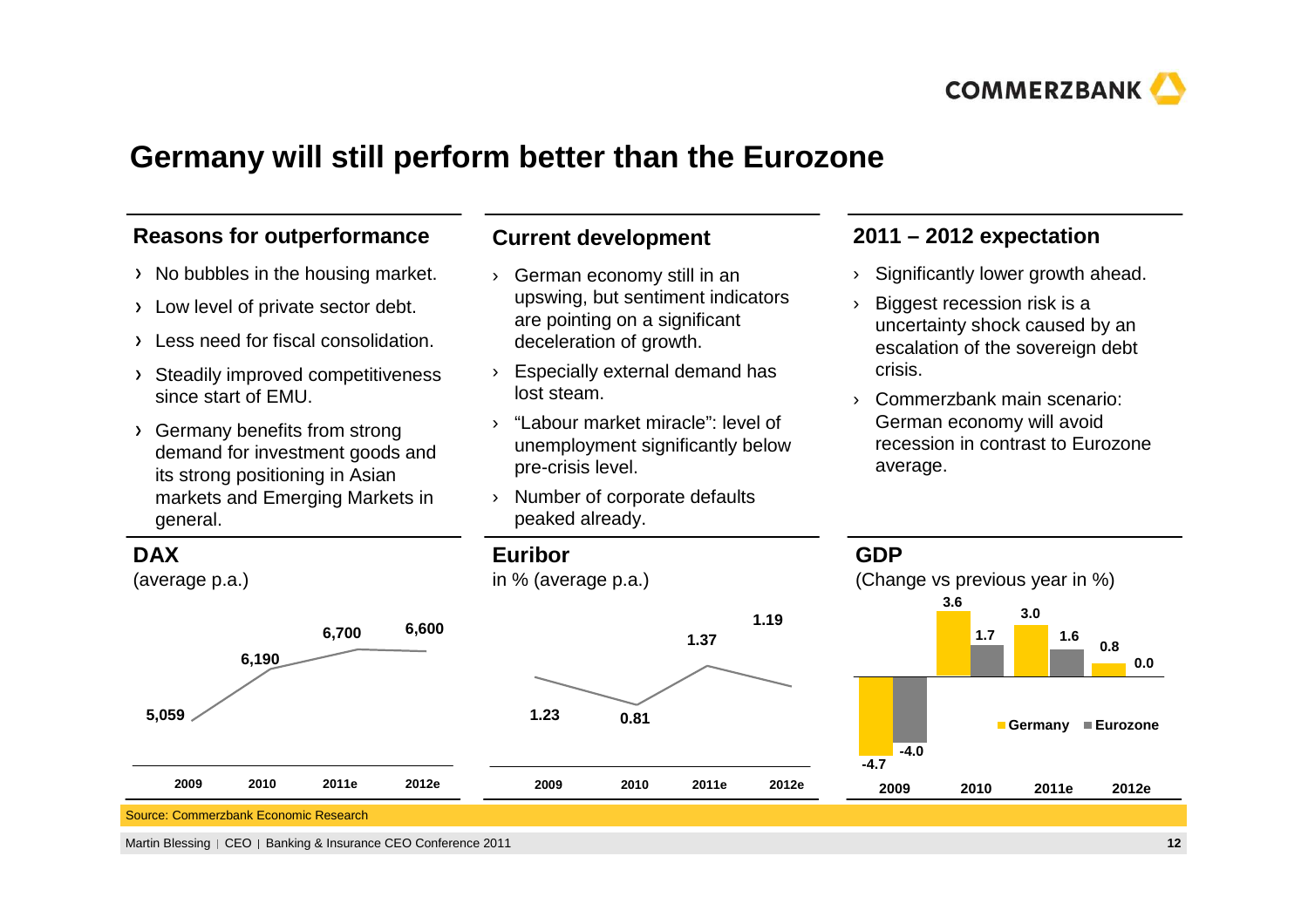

# **PRU Structured Credit by Business Segment - June 2011**



### **Details & Outlook**

- Resolution of current US debt ceiling and European peripheral country concerns is key to further market recovery
- Asset specific fundamentals supporting market recovery on track but with allowance for further volatility along the way
- Expected future investor demand for PRU assets as investors shift their focus from sovereign bonds

Asset reduction primarily achieved through opportunistic sales and proactive asset management

| $(in \in bn)$    |  | <b>Notional Value</b> |          | Net Assets*   |          | <b>Risk Exposure**</b> |          | <b>P&amp;L</b> (in $\in$ m) |                | OCI effect<br>$(in \in m)$ | <b>MDR ***</b> |
|------------------|--|-----------------------|----------|---------------|----------|------------------------|----------|-----------------------------|----------------|----------------------------|----------------|
| <b>Segments</b>  |  | <b>Jun-11</b>         | $Mar-11$ | <b>Jun-11</b> | $Mar-11$ | $Jun-11$               | $Mar-11$ | $Jun-11$                    | <b>FY 2010</b> | H1 2011                    | $Jun-11$       |
| <b>RMBS</b>      |  | 4.5                   | 4.8      | 1.9           | 2.0      | 2.6                    | 2.8      | 17                          | 191            | $-27$                      | 41%            |
| <b>CMBS</b>      |  | 0.6                   | 0.6      | 0.4           | 0.4      | 0.4                    | 0.4      | $-9$                        | 2              | $-11$                      | 39%            |
| <b>CDO</b>       |  | 9.5                   | 10.2     | 3.6           | 3.8      | 5.7                    | 6.2      | 129                         | 527            | $-34$                      | 39%            |
| <b>Other ABS</b> |  | 2.2                   | 2.8      | 1.7           | 2.1      | 1.9                    | 2.4      | 40                          | 93             | 5                          | 16%            |
| <b>PFI/Infra</b> |  | 4.1                   | 4.2      | 1.3           | 1.3      | 3.6                    | 3.7      | $-43$                       | $-28$          | $\mathbf 0$                | 12%            |
| <b>CIRCS</b>     |  | 0.6                   | 0.7      | 0.3           | 0.4      | 0.0                    | 0.0      | $-1$                        | $-3$           | $\mathbf 0$                |                |
| <b>Others</b>    |  | 2.3                   | 3.0      | 2.0           | 2.5      | 0.2                    | 0.3      | 32                          | $-16$          | $\mathbf{0}$               | $\blacksquare$ |
| <b>Total</b>     |  | 23.8                  | 26.3     | 11.2          | 12.5     | 14.4                   | 15.8     | 165                         | 766            | $-68$                      | 39%            |

\* Net Assets includes both "Buy" and "Sell" Credit Derivatives; all are included on a Mark to Market basis; \*\* Risk Exposure only includes "Sell" Credit derivatives. The exposure is then calculated as if we hold the long Bond (Notional less PV of derivative); \*\*\* Markdown-Ratio = 1-(Risk Exposure / Notional value)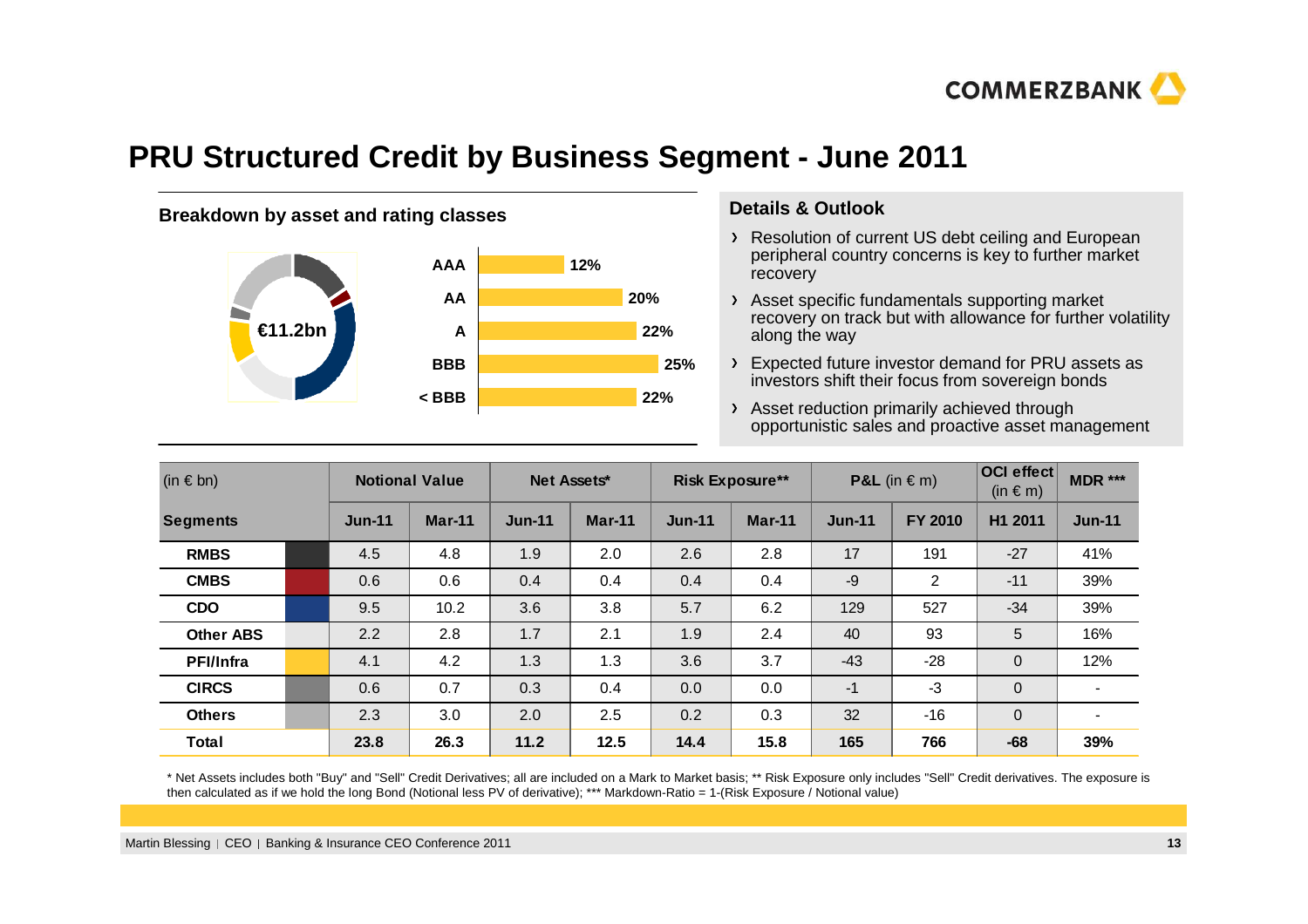

# **Default Portfolio (Q2 2011)**

**Default portfolio and coverage ratios by segment**

 $\epsilon$ m – excluding/including GLLP



<sup>&</sup>lt;sup>1</sup> incl. Others and Consolidation

Martin Blessing | CEO | Banking & Insurance CEO Conference 2011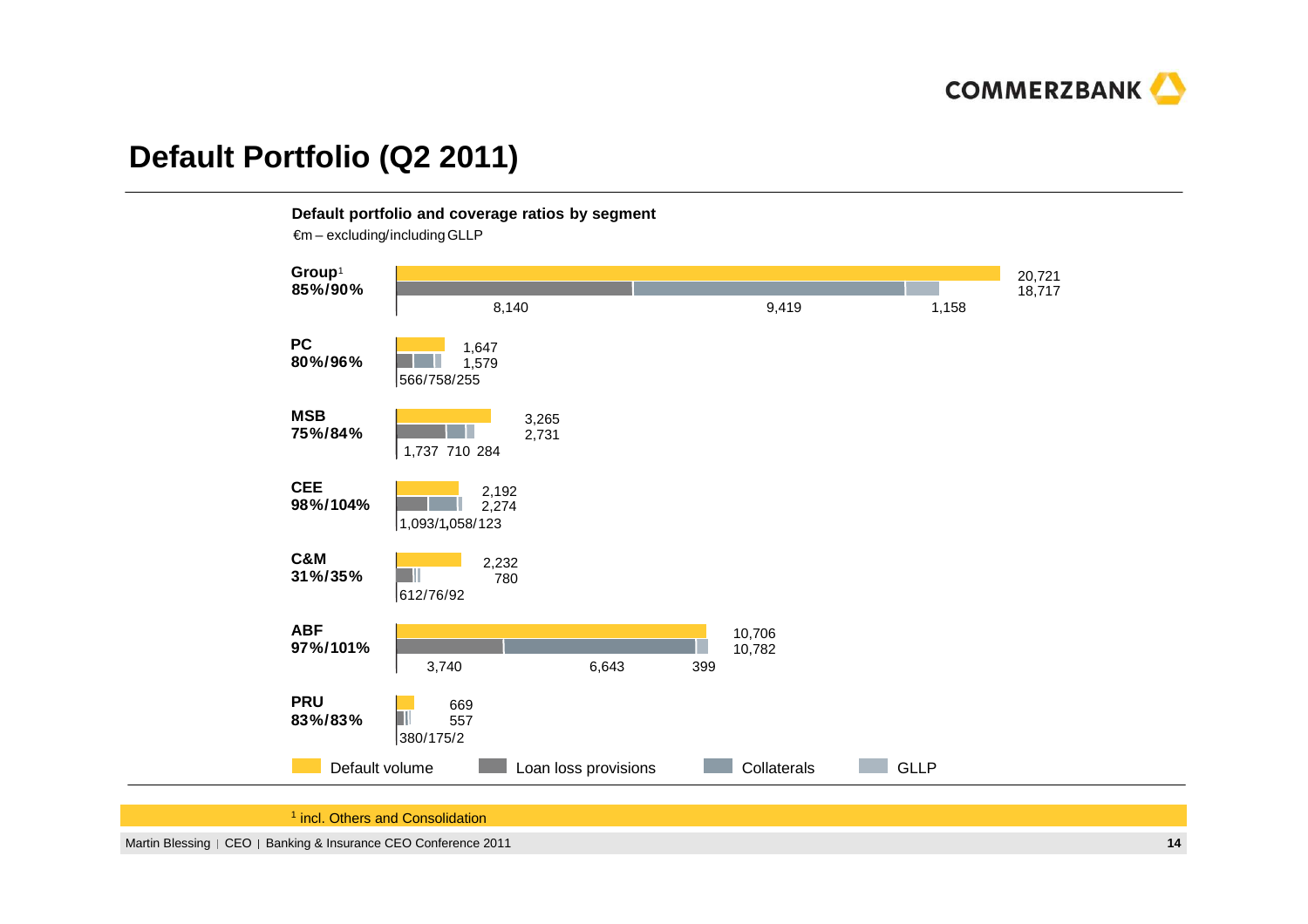

# **Loan to Value figures in the CRE business (Q2 2011)**



**Loan to Value – USA 1**

stratified representation



1 Loan to values based on market values; exclusive margin lines andcorporate loans; additional collateral not taken into account.

### **Loan to Value – Spain 1**

stratified representation



**Loan to Value – CRE total <sup>1</sup>** stratified representation



All figures relate to business secured by mortgages. Values in parentheses: December 2010.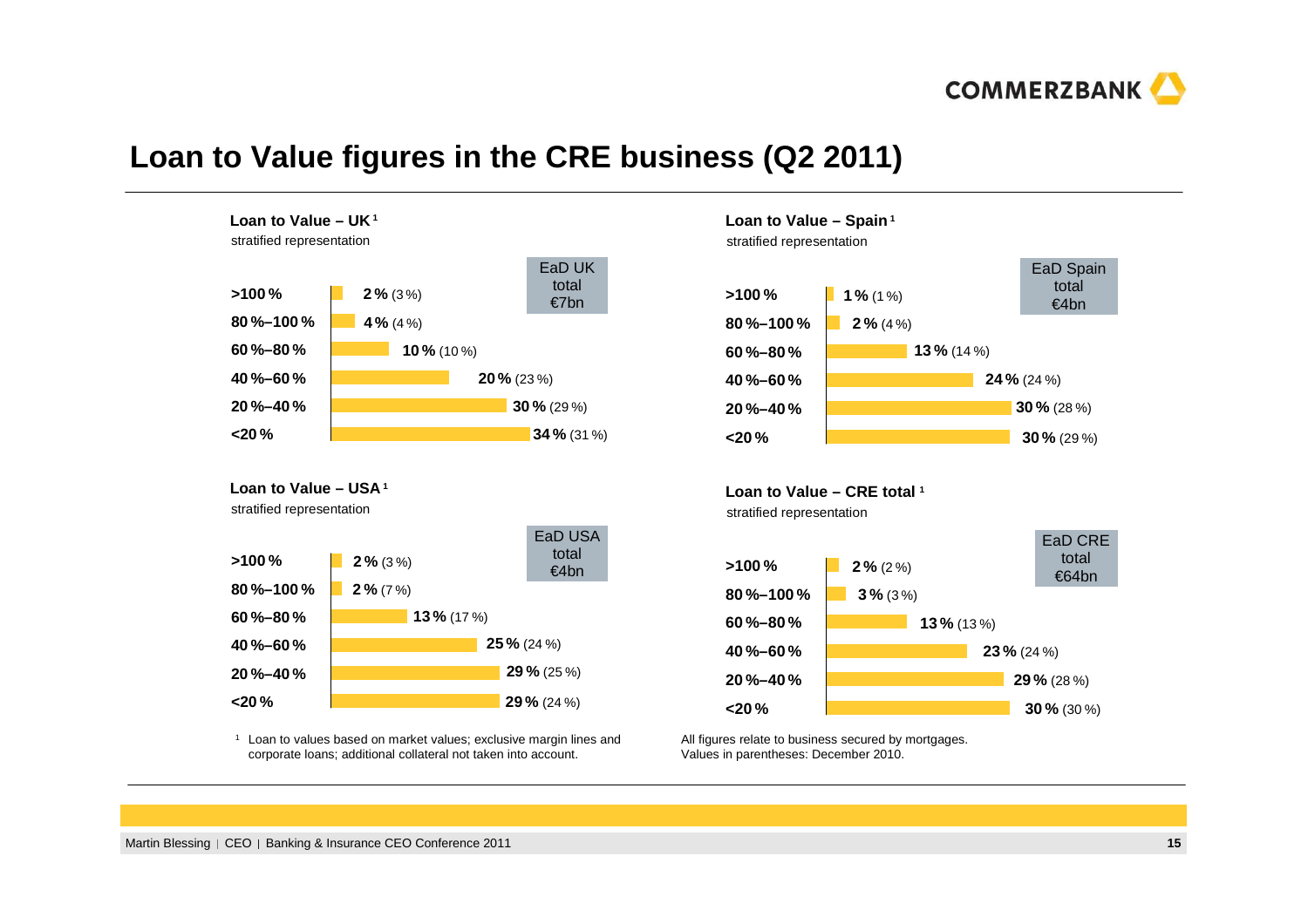

# **Group equity definitions**

| <b>Reconciliation of equity definitions</b>                                                                 | <b>Equity basis for RoE</b> |         |                                         |  |
|-------------------------------------------------------------------------------------------------------------|-----------------------------|---------|-----------------------------------------|--|
|                                                                                                             | H1 2011                     |         |                                         |  |
| Equity definitions in $\epsilon$ m                                                                          | End of<br><b>Period</b>     | Average |                                         |  |
| Subscribed capital                                                                                          | 5,113                       | 3,530   |                                         |  |
| Capital reserve                                                                                             | 10,889                      | 3,897   |                                         |  |
| Retained earnings                                                                                           | 8,504                       | 9,256   |                                         |  |
| Silent participations SoFFin / Allianz                                                                      | 2,687                       | 13,994  |                                         |  |
| Currency translation reserve                                                                                | $-435$                      | $-370$  |                                         |  |
| Consolidated P&L                                                                                            | 888                         | 848     |                                         |  |
| Investors' Capital without non-controlling interests                                                        | 27,646                      | 31,155  | →<br><b>Basis for RoE on net profit</b> |  |
| Non-controlling interests (IFRS)*                                                                           | 839                         | 825     |                                         |  |
| <b>Investors' Capital</b>                                                                                   | 28,485                      | 31,980  | Basis for operating RoE and pre-tax RoE |  |
| Change in consolidated companies / goodwill / consolidated net<br>profit minus portion of dividend / others | $-4,723$                    |         |                                         |  |
| Basel II core capital without hybrid capital                                                                | 23,762                      |         |                                         |  |
| Hybrid capital                                                                                              | 3,930                       |         |                                         |  |
| <b>Basel II Tier I capital</b>                                                                              | 27,692                      |         |                                         |  |

\* excluding: Revaluation reserve and cash flow hedges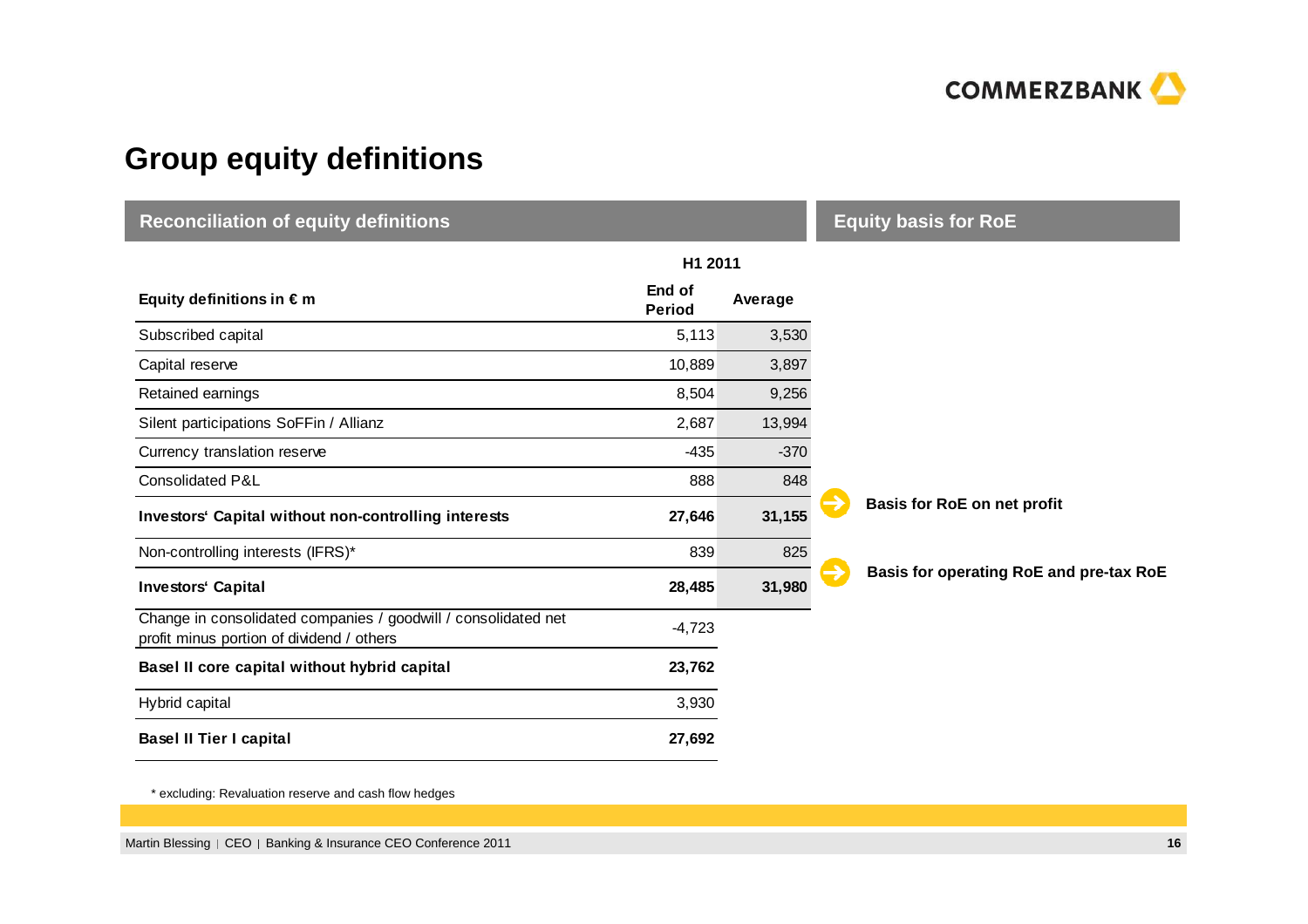

### **For more information, please contact Commerzbank´s IR team:**

### **Jürgen Ackermann (Head of Investor Relations)**

P: +49 69 136 22338

M: juergen.ackermann@commerzbank.com

### **Equity / Fixed Income IR**

**Michael H. Klein** (Head)P: +49 69 136 24522M: michael.klein@commerzbank.com

**Sandra Büschken** P: +49 69 136 23617M: sandra.bueschken@commerzbank.com

**Ute Heiserer-Jäckel** P: +49 69 136 41874M: ute.heiserer-jaeckel@commerzbank.com

**Simone Nuxoll** P: +49 69 136 45660M: simone.nuxoll@commerzbank.com

**Stefan Philippi** P: +49 69 136 45231M: stefan.philippi@commerzbank.com

### **Financial Reporting / Rating Strategic Research**

**Klaus-Dieter Schallmayer** (Head)P: +49-69 136 25154 M: klaus-dieter.schallmayer@commerzbank.com

**Wennemar von Bodelschwingh** $P: +496913643611$  M: wennemar.vonbodelschwingh@commerzbank.com

**Michael Desprez** P: +49 69 136 25136M: michael.desprez@commerzbank.com

**Patricia Novak** P: +49 69 136 46442M: patricia.novak@commerzbank.com **ir@commerzbank.comwww.ir.commerzbank.com**

**Dirk Bartsch** (Head) P: +49 69 136 2 2799 M: dirk.bartsch@commerzbank.com

**Volker von Krüchten** P: +49 69 136 25139 M: volker.vonkruechten@commerzbank.com

**Ulf Plesmann** P: +49 69 136 43888 M: ulf.plesmann@commerzbank.com